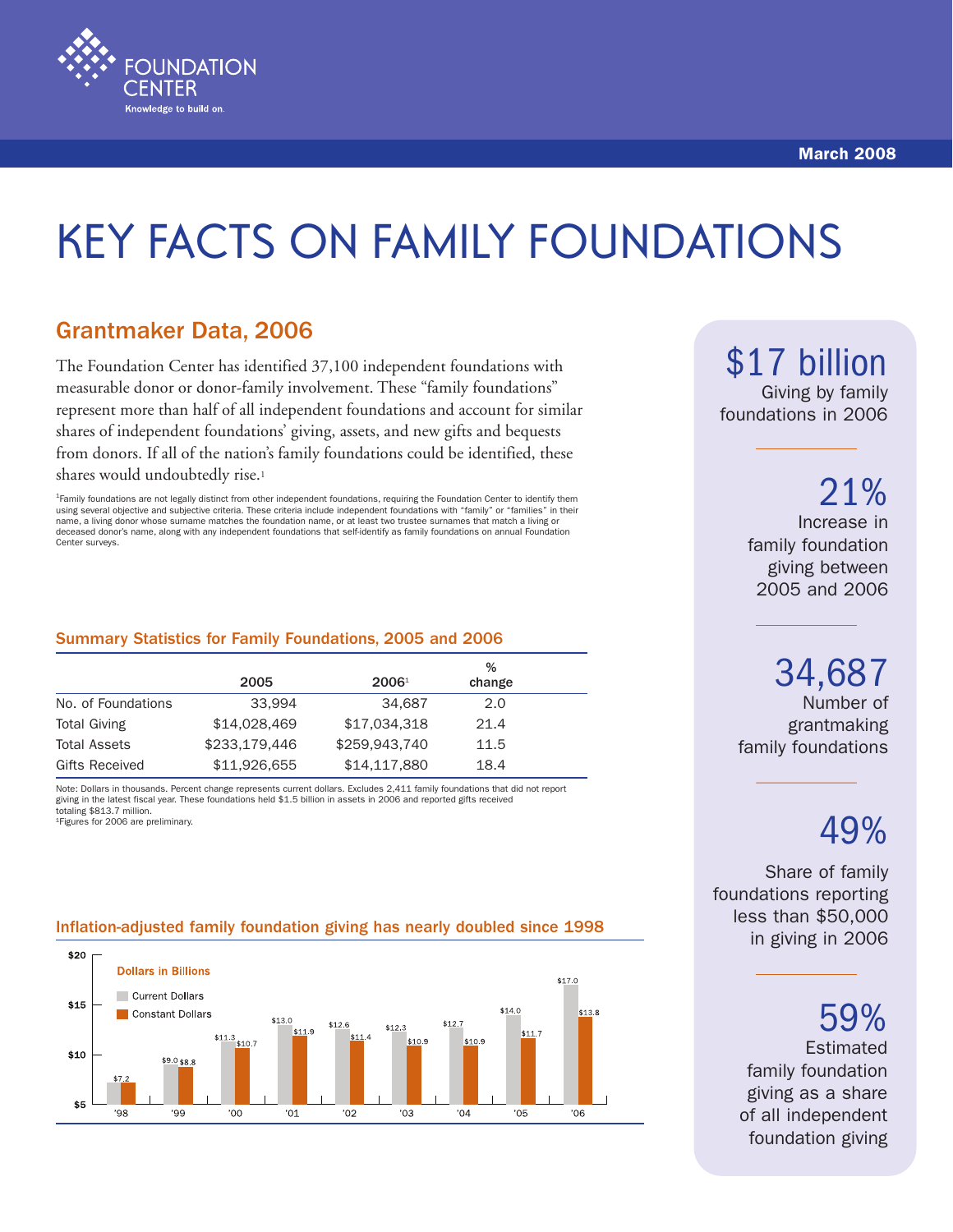## Giving Patterns, 2006

Larger family foundations included in the Foundation Center's 2006 grants sample<sup>1</sup> were more likely to provide funding for health, education, the environment and animals, and religion than independent foundations overall. They were less likely to give for human services, arts and culture, public affairs/society benefit, international affairs, science, and the

social sciences. By types of support, family foundations directed very similar shares of giving for program, general, and capital support compared to independent foundations overall.

1 The Foundation Center's 2006 grants sample database included the grants of \$10,000 or more awarded by over 1,200 of the largest U.S. foundations and accounted for roughly half of grant dollars awarded by all of the more than 71,000 active U.S. foundations.

#### Larger family foundations favored health and education in 2006



Note: Based on grants of \$10,000 or more awarded by a sample of 956 larger independent foundations, including 577 family foundations. ¹Includes Civil Rights and Social Action, Community Improvement and Development, Philanthropy and Voluntarism, and Public Affairs.

#### Larger family foundations directed the largest share of their 2006 giving for programs



Note: Based on grants of \$10,000 or more awarded by a sample of 956 larger independent foundations, including 577 family foundations. <sup>1</sup>Capital support includes endowment funds.



#### Education was the top priority of family foundations in three of the four major regions in 2006

Note: Based on a sample of 577 larger family foundations.

1Includes Civil Rights and Social Action, Community Improvement and Development, Philanthropy and Voluntarism, and Public Affairs.

²Figures for the South exclude the District of Columbia. The DC-based family foundations in the sample awarded grants totaling \$82 million.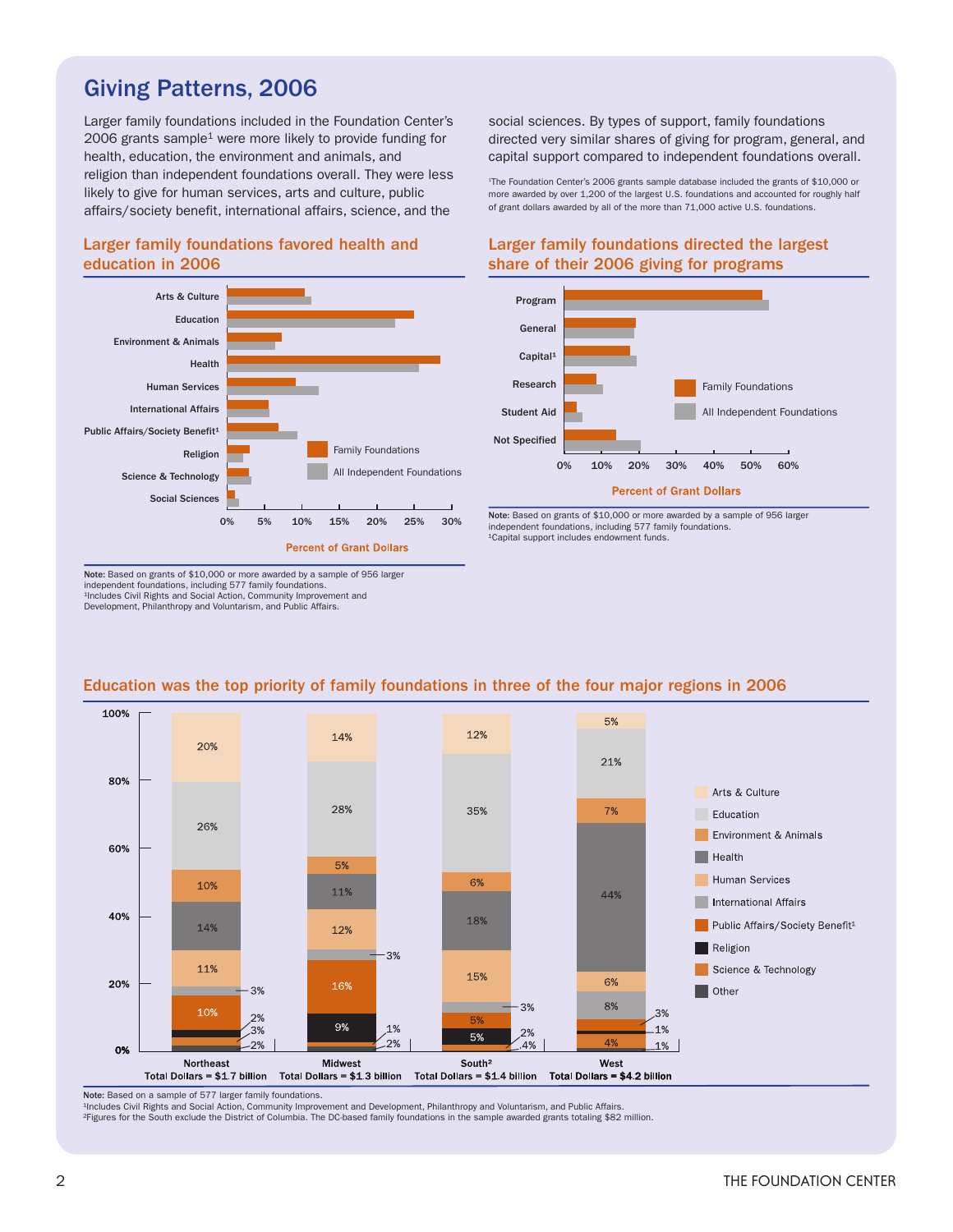#### Larger family foundations prioritized giving for the economically disadvantaged in 2006



Note: Based on a sample of 956 larger independent foundations, including 577 family foundations. Chart includes selected beneficiary groups representing at least 1 percent of family foundation grant dollars. Figures represent only grants awarded to groups that could be identified as serving specific populations or grants whose descriptions specified a benefit for a specific population. These figures do not reflect all giving benefiting these groups. In addition, grants may benefit multiple population groups, e.g., a grant for homeless children, and would therefore be counted more than once.

#### Bill & Melinda Gates Foundation ranked first among family foundations by total giving in 2006

| <b>Foundation</b>                                                                                | <b>State</b> | Total Giving <sup>1</sup> | <b>Assets</b>    | <b>Fiscal Date</b> |  |
|--------------------------------------------------------------------------------------------------|--------------|---------------------------|------------------|--------------------|--|
| 1. Bill & Melinda Gates<br>Foundation                                                            | <b>WA</b>    | \$2,845,654,000           | \$33,120,381,000 | 12/31/2006         |  |
| 2. Lilly Endowment                                                                               | IN           | 352,335,165               | 7,601,664,181    | 12/31/2006         |  |
| 3. Annenberg Foundation                                                                          | PA           | 279,575,225               | 2,685,286,093    | 6/30/2007          |  |
| 4. David and Lucile<br>Packard Foundation                                                        | СA           | 238,242,075               | 6,350,664,410    | 12/31/2006         |  |
| <b>5.</b> Gordon and Betty Moore<br>Foundation                                                   | СA           | 231,158,757               | 5,836,161,877    | 12/31/2006         |  |
| 6. Walton Family<br>Foundation                                                                   | AR           | 188,906,015               | 1,382,097,632    | 12/31/2006         |  |
| 7. Broad Foundation                                                                              | CA           | 113,451,000               | 1,802,485,000    | 12/31/2006         |  |
| 8. Susan Thompson<br><b>Buffett Foundation</b>                                                   | NE           | 100,229,020               | 457,605,808      | 12/31/2006         |  |
| 9. Richard King Mellon<br>Foundation                                                             | PA           | 93,576,542                | 2,088,186,647    | 12/31/2006         |  |
| 10. McKnight Foundation                                                                          | <b>MN</b>    | 93,482,513                | 2,213,868,000    | 12/31/2006         |  |
| 11. Houston Endowment                                                                            | ТX           | 87,407,633                | 1,627,711,546    | 12/31/2006         |  |
| 12. Robert W. Wilson<br><b>Charitable Trust</b>                                                  | ΝY           | 76,629,647                | 154,579,374      | 12/31/2006         |  |
| 13. Michael and Susan Dell<br>Foundation                                                         | TX           | 67,074,424                | 1,331,980,763    | 12/31/2006         |  |
| 14. Brown Foundation                                                                             | TX           | 66,846,498                | 1,388,462,472    | 6/30/2007          |  |
| 15. William Penn Foundation                                                                      | PA           | 62,874,720                | 1,428,365,937    | 12/31/2006         |  |
| 16. Heinz Endowments                                                                             | PA           | 57,029,975                | 1,435,890,084    | 12/31/2006         |  |
| 17. Hall Family Foundation                                                                       | MO           | 55,708,950                | 883,436,222      | 12/31/2006         |  |
| 18. Joseph and Bessie<br>Feinberg Foundation                                                     | IL           | 50,790,748                | 73,533,426       | 10/31/2006         |  |
| 19. Charles E. Smith Family<br>Foundation                                                        | VA           | 50,725,342                | 70,020,765       | 2/28/2007          |  |
| 20. W. M. Keck Foundation                                                                        | СA           | 49,889,653                | 1,410,261,448    | 12/31/2006         |  |
| 21. Bing Fund Corporation                                                                        | NV           | 46,671,250                | 7,560,876        | 5/31/2006          |  |
| 22. Richard and Helen<br>DeVos Foundation                                                        | MI           | 42,997,920                | 52,844,858       | 12/31/2006         |  |
| 23. Ahmanson Foundation                                                                          | CA           | 42,637,697                | 1,036,118,744    | 10/31/2006         |  |
| 24. Wayne & Gladys Valley<br>Foundation                                                          | СA           | 42,306,690                | 607,517,865      | 9/30/2006          |  |
| <b>25. J. E. and L. E. Mabee</b><br>Foundation                                                   | OK           | 40,291,415                | 827,458,229      | 8/31/2007          |  |
| Includes grants, scholarshins, and employee matching gifts excludes set-asides, loans, PRIs, and |              |                           |                  |                    |  |

<sup>1</sup>Includes grants, scholarships, and employee matching gifts excludes set-asides, loans, PRIs, and program expenses.

#### 15 percent of larger family foundations reported having paid staff in 2007, but shares varied by size



# Family foundation board size tends to increase

Note: Based on Foundation Center survey of family foundations with at least \$1 million in assets or making grants of \$100,000 or more. A total of 1,887 foundations reported having paid staff.

Assets of \$1 million-under \$2.5 million Number =  $2,169$ 



<sup>1</sup>Excludes family foundations lacking establishment information.